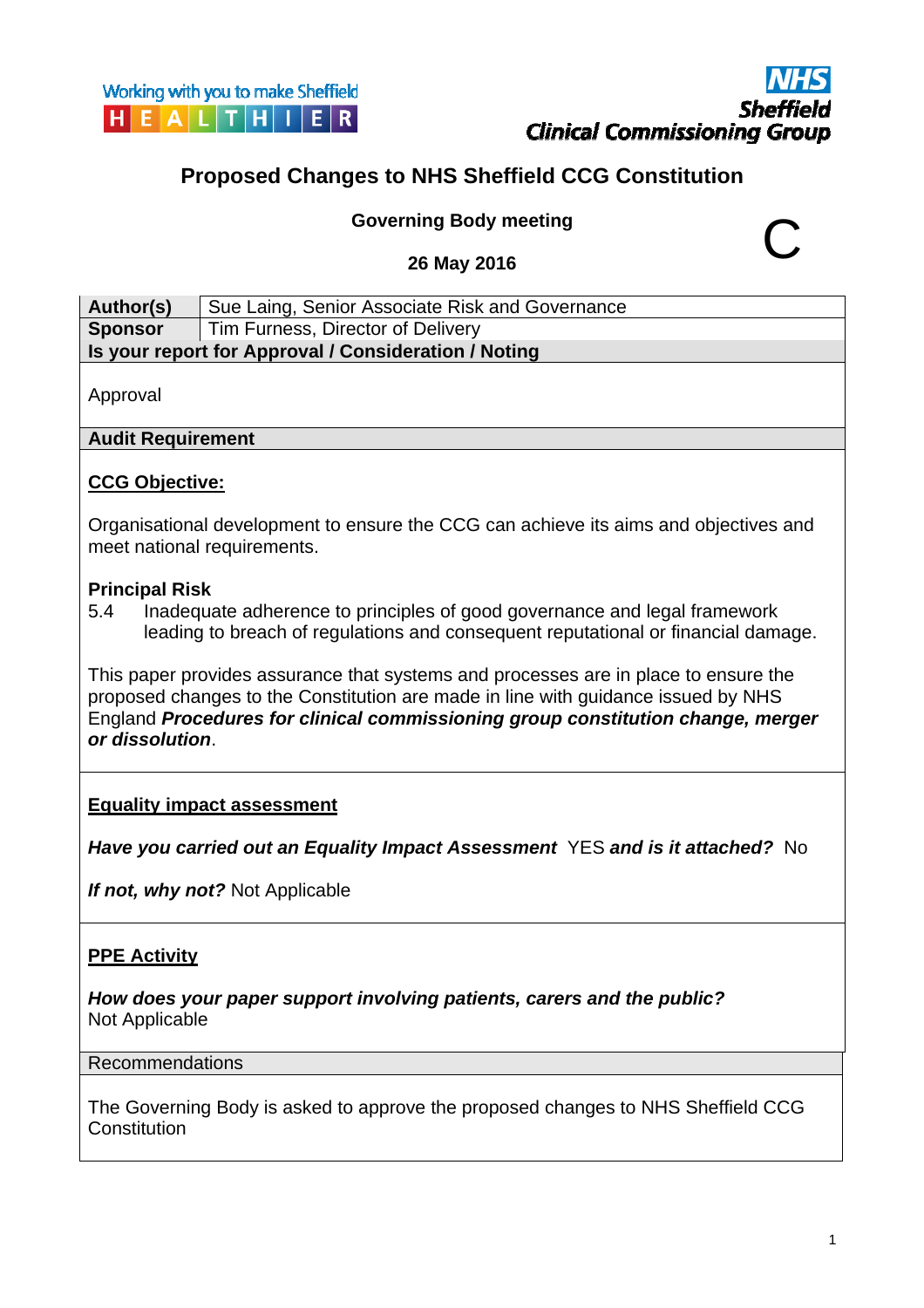# **Sheffield Clinical Commissioning Group**

### **Proposed Changes to NHS Sheffield CCG Constitution**

#### **Governing Body meeting**

#### **26 May 2016**

#### **1. Introduction**

.

The NHS Sheffield Constitution may only be varied in two circumstances, either:

- a) where, following the passing of a Special Resolution by the Members agreeing to propose the variation (or where the change is approved by the Governing Body it having been delegated the approval by the Members under the Scheme of Reservation and Delegation) the CCG applies to NHS England and that application to vary the Constitution is granted.
- b) where in the circumstances set out in legislation NHS England varies the CCG's Constitution other than on application by the CCG.

Previously, NHS England offered two opportunities to CCGs each year to submit applications for change to their constitutions. Following feedback that these 'windows' did not fit well with CCGs' individual circumstances, application for constitutional change may now be made at any point during the year.

#### **2. Revisions to the NHS Sheffield CCG Constitution**

The proposed revisions to the Constitution are set out in the attachment at Appendix 1 and relate to:

#### **2.1 Changes to the Audit and Integrated Governance Committee Terms of Reference**

CCGs are being required to establish an Auditor Panel to advise their Governing Bodies on the appointment of their external auditors. CCGs are able to appoint their own external auditors with effect from the 2017/18 financial year and have to have completed the procurement by December 2016. The Audit and Integrated Governance Committee Terms of Reference have therefore been updated following Governing Body approval at its meeting on 7 April to allow AIGC to formally act as the Auditor Panel.

Membership of AIGC has been extended from two to three lay members, with two GP members being maintained. Quoracy for meetings has also been changed to two lay members and one GP member, which is to allow compliance with national requirements for when the AIGC acts as the Auditor Panel.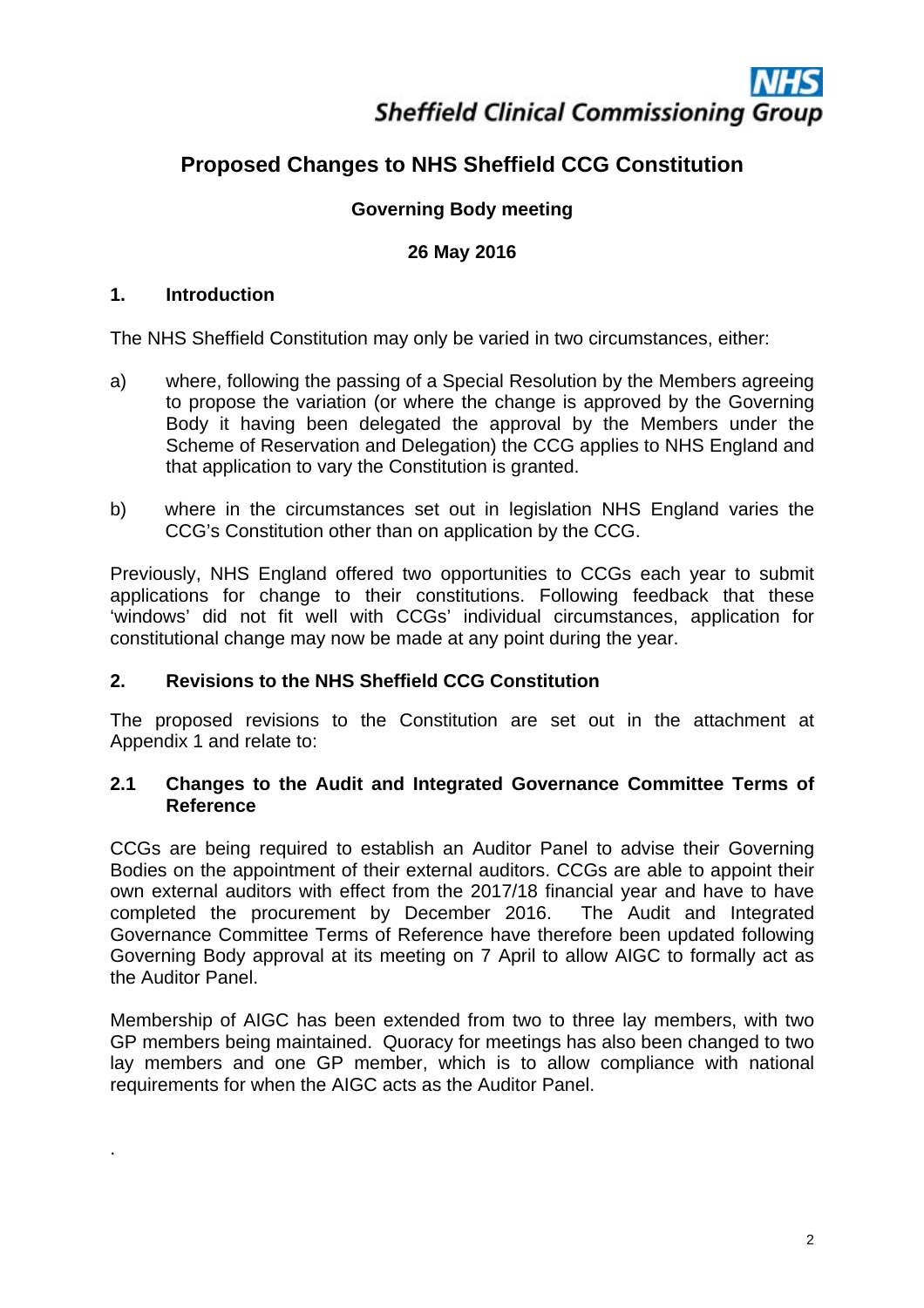#### **2.2 Update to the Terms of Reference of the Primary Care Co-commissioning Committee.**

The Terms of Reference of the Primary Care Co-commissioning Committee have been updated to include:

- the signed Scheme of Delegation
- amendment to membership to include the Programme Director Primary Care
- Completion of required information relating to Accountability of the Committee and Procurement of Agreed Services.
- Schedule 2 of the Delegation Agreement appended to the Terms of Reference

#### **2.3 Update to Terms of Reference of the Quality Assurance Committee**

Minor change in relation to job title – Clinical Director to Medical Director

#### **2.4 Clarity of Lay Member Roles**

Changes within the body of the Constitution have been made to reflect changes to the roles of lay members. It now provides for flexibility as to which Lay Member is able to Chair Remuneration Committee.

#### **3. Process for approval to amendments**

In line with the CCG's Constitution, all member practice representatives will be invited to vote on the above proposals following approval by Governing Body.

The proposed changes have no significant impact on the CCG's ability to discharge its functions or those of its governing body.

The Constitution will be amended in line with approval/recommendations from the Governing Body and CCG membership in preparation for submission to NHS England.

#### **4. Recommendation**

The Governing Body is asked to approve the proposed revisions to the NHS Sheffield CCG Constitution

Paper prepared by Sue Laing, Senior Associate: Risk and Governance

On behalf of Tim Furness, Director of Delivery

May 2016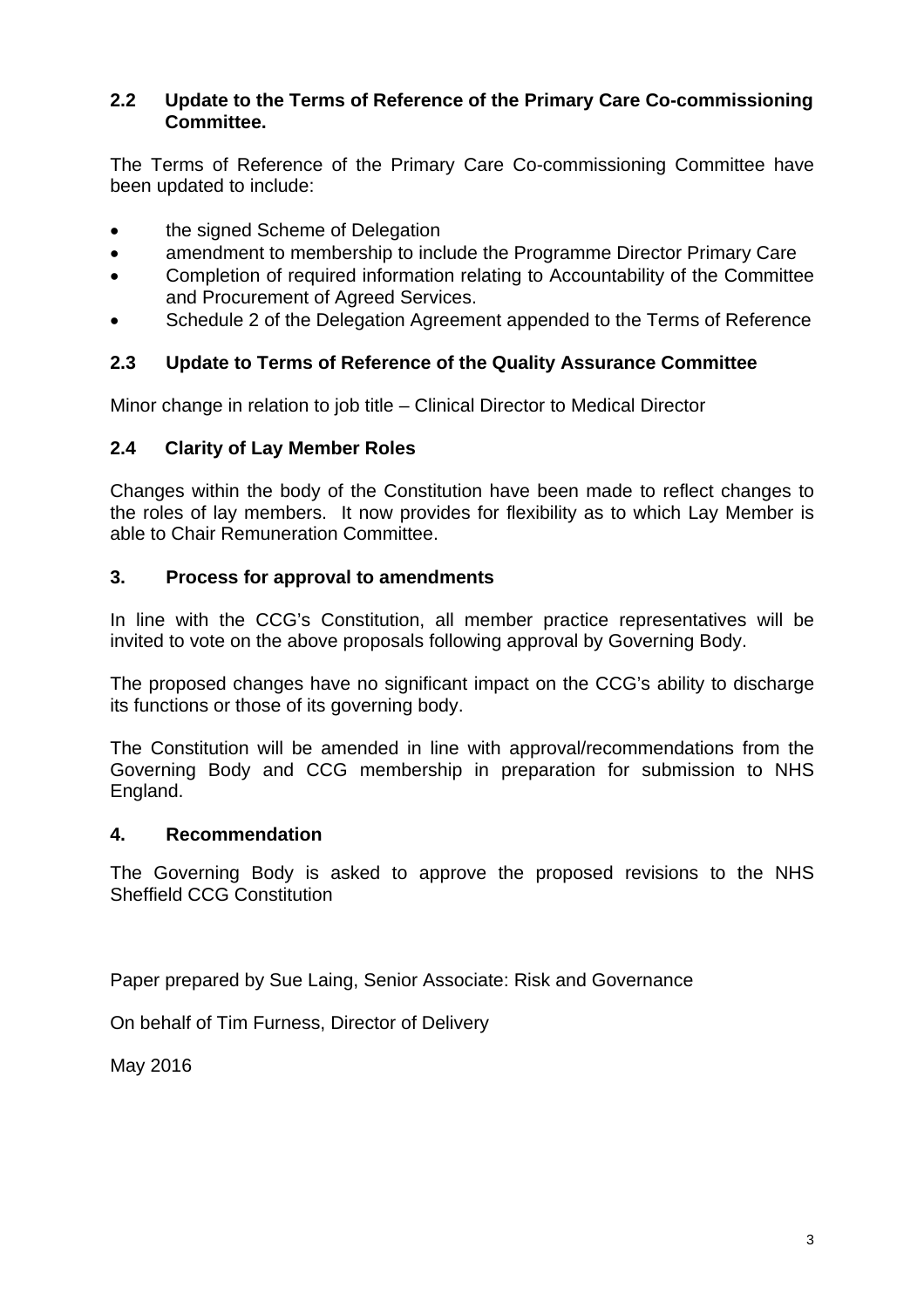Proposed changes to NHS Sheffield Clinical Commissioning Group Constitution to be submitted to NHS England for consideration May 2016

| <b>Page No</b> | <b>Reference</b>      | <b>Summary of Proposed Changes</b>                                                     | To read                                                                                                                                                                                                                                                                                                                                                                                                                                                                                                                                                                                                                                                                                                                                                                                               |  |  |
|----------------|-----------------------|----------------------------------------------------------------------------------------|-------------------------------------------------------------------------------------------------------------------------------------------------------------------------------------------------------------------------------------------------------------------------------------------------------------------------------------------------------------------------------------------------------------------------------------------------------------------------------------------------------------------------------------------------------------------------------------------------------------------------------------------------------------------------------------------------------------------------------------------------------------------------------------------------------|--|--|
| All<br>Pages   |                       | Changes to footer throughout                                                           | Version 4.3 NHS Commissioning Board Effective Date May 2016 update)                                                                                                                                                                                                                                                                                                                                                                                                                                                                                                                                                                                                                                                                                                                                   |  |  |
| $\overline{2}$ | Contents              | Changes made to reflect<br>addition/deletions to content                               | Updated content page                                                                                                                                                                                                                                                                                                                                                                                                                                                                                                                                                                                                                                                                                                                                                                                  |  |  |
| 28             | 6.6.2)                | Changes to roles of Lay Members                                                        | one to lead on finance, governance and strategy<br>i)                                                                                                                                                                                                                                                                                                                                                                                                                                                                                                                                                                                                                                                                                                                                                 |  |  |
|                |                       |                                                                                        | two to lead on patient and public participation matters;<br>ii)                                                                                                                                                                                                                                                                                                                                                                                                                                                                                                                                                                                                                                                                                                                                       |  |  |
|                |                       |                                                                                        | one to lead on primary care commissioning.<br>iii)<br>one to lead on remuneration                                                                                                                                                                                                                                                                                                                                                                                                                                                                                                                                                                                                                                                                                                                     |  |  |
|                |                       |                                                                                        | $\mathsf{I} \mathsf{v}$                                                                                                                                                                                                                                                                                                                                                                                                                                                                                                                                                                                                                                                                                                                                                                               |  |  |
|                |                       |                                                                                        | one to lead on quality assurance<br>V)                                                                                                                                                                                                                                                                                                                                                                                                                                                                                                                                                                                                                                                                                                                                                                |  |  |
|                |                       |                                                                                        | The Governing Body's Vice Chair, as set out in paragraph 7.6, will<br>IV)<br>also be the Chair of the Primary Care Commissioning Committee.                                                                                                                                                                                                                                                                                                                                                                                                                                                                                                                                                                                                                                                           |  |  |
| 28             | 6.6.5                 | Committees of the Governing Body -<br>updated to include reference to Auditor<br>Panel | The AIGC will also act as the CCG's Auditor Panel                                                                                                                                                                                                                                                                                                                                                                                                                                                                                                                                                                                                                                                                                                                                                     |  |  |
| 38             | 7.14.1                | Role of the Lay Members                                                                | The Lay Members are members of the Governing Body. They bring a<br>strategic, but impartial external view to the work of the CCG that is<br>removed from the day-to-day running of the organisation. There are four<br>Lay Members, one with a lead role in overseeing key elements of finance,<br>governance and strategy, and two with lead roles in championing patient<br>and public involvement. As well as sharing responsibility with the other<br>members for all aspects of Governing Body business, including serving on<br>Governing Body Committees, one Lay Member will be identified to support<br>and oversee key arrangements in respect of primary care commissioning.<br>One Lay Member will Chair the Remuneration Committee and one will<br>Chair the Quality Assurance Committee |  |  |
|                |                       | APPENDIX J - Terms of Reference - Audit and Integrated Governance Committee            |                                                                                                                                                                                                                                                                                                                                                                                                                                                                                                                                                                                                                                                                                                                                                                                                       |  |  |
| 122            | <b>External Audit</b> | Updated following approval by Governing<br>Body that the CCGs Audit and Integrated     | The Committee will act as the CCG's Auditor Panel. It will formally<br>record when it is acting as Auditor Panel.                                                                                                                                                                                                                                                                                                                                                                                                                                                                                                                                                                                                                                                                                     |  |  |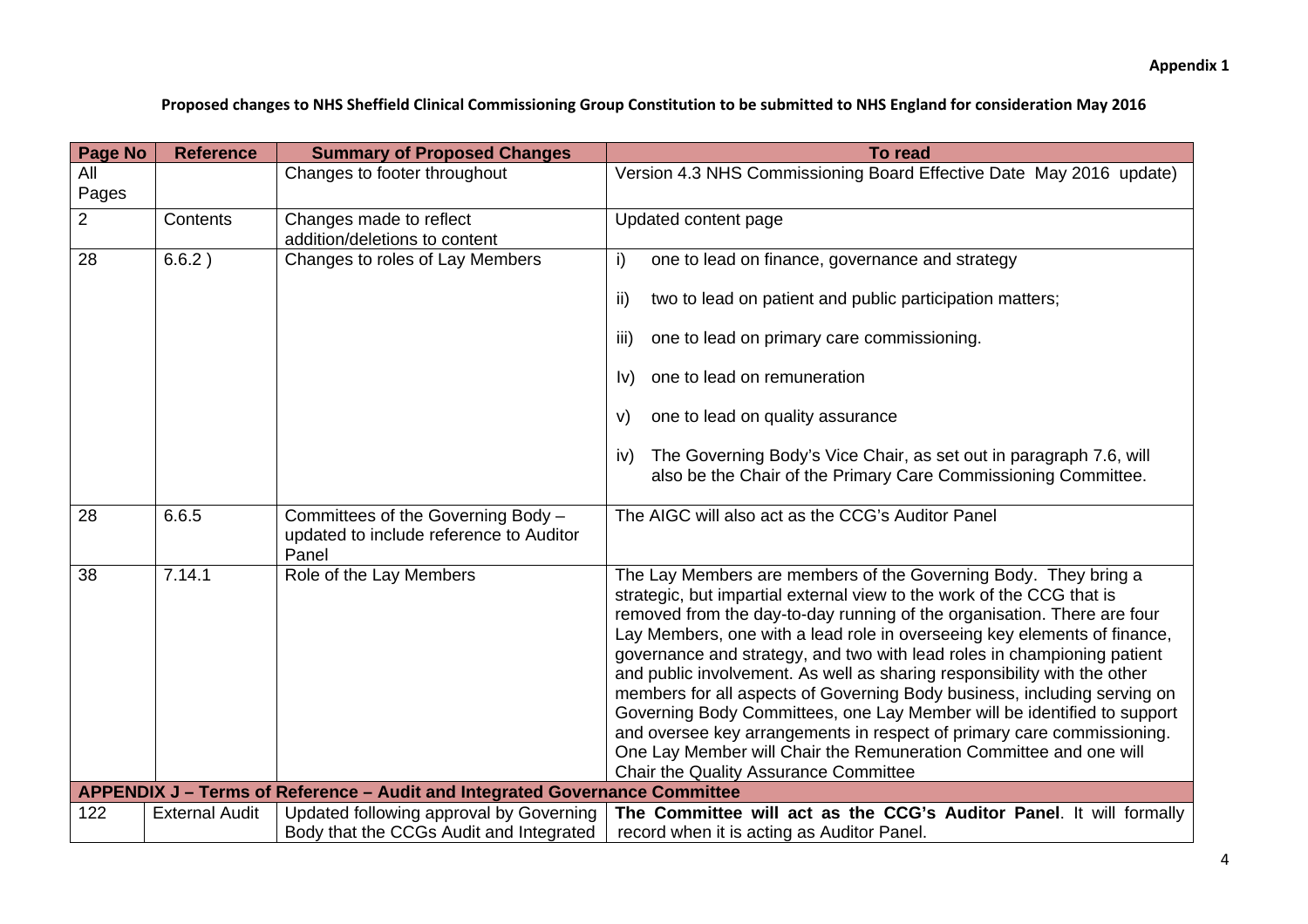#### Proposed changes to NHS Sheffield Clinical Commissioning Group Constitution to be submitted to NHS England for consideration May 2016

|                |                          | Governance Committee Terms of<br>Reference are updated to allow the AIGC<br>to act as the Auditor Panel | The Auditor Panel is an advisory body $-$ it advises the CCG's Governing<br>Body on the selection and appointment of external auditors. It oversees<br>the conducting of a market testing and procurement exercise for the<br>appointment of an external auditor at least once every 5 years. It also<br>resolves any issues from resignation and dismissal.<br>The Auditor Panel will also ensure<br>The relationship and communications with the external auditors are |
|----------------|--------------------------|---------------------------------------------------------------------------------------------------------|--------------------------------------------------------------------------------------------------------------------------------------------------------------------------------------------------------------------------------------------------------------------------------------------------------------------------------------------------------------------------------------------------------------------------------------------------------------------------|
|                |                          |                                                                                                         | professional<br>Conflicts of interest are effectively dealt with                                                                                                                                                                                                                                                                                                                                                                                                         |
| 123            | Membership               |                                                                                                         | The Committee shall consist of the following members:                                                                                                                                                                                                                                                                                                                                                                                                                    |
|                |                          |                                                                                                         | • three Lay Members of the Governing Body;                                                                                                                                                                                                                                                                                                                                                                                                                               |
|                |                          |                                                                                                         | • two GPs who are Members of the Governing Body;                                                                                                                                                                                                                                                                                                                                                                                                                         |
|                |                          |                                                                                                         | Neither the Chair of the Governing Body nor the Chief Finance Officer<br>shall be a member of the Committee.                                                                                                                                                                                                                                                                                                                                                             |
|                |                          |                                                                                                         | The Lay Member on the Governing Body, with a lead role in overseeing<br>key elements of governance, shall be the chair of the Committee. Either of<br>the other Lay members on the committee shall deputise as chair in<br>his/her absence                                                                                                                                                                                                                               |
| 123            | Quorum                   |                                                                                                         | A quorum shall be three members, of whom two shall be a Lay Members<br>and one shall be a GP.                                                                                                                                                                                                                                                                                                                                                                            |
|                |                          | <b>APPENDIX J - TERMS OF REFERENCE - PRIMARY CARE COMMISSIONING COMMITTEE</b>                           |                                                                                                                                                                                                                                                                                                                                                                                                                                                                          |
| All            |                          | Paragraph re-numbering throughout                                                                       |                                                                                                                                                                                                                                                                                                                                                                                                                                                                          |
| $\overline{4}$ | Membership               | Changes to membership                                                                                   | Includes Programme Director - Primary Care<br>Membership table added to page 4                                                                                                                                                                                                                                                                                                                                                                                           |
| 6              | Accountability<br>of the | Additional information included following<br>delegation agreement                                       | Responsibility of this Committee is outlined within the Sheffield<br>34.<br>Clinical Commissioning Group's Constitution. The Committee is                                                                                                                                                                                                                                                                                                                                |